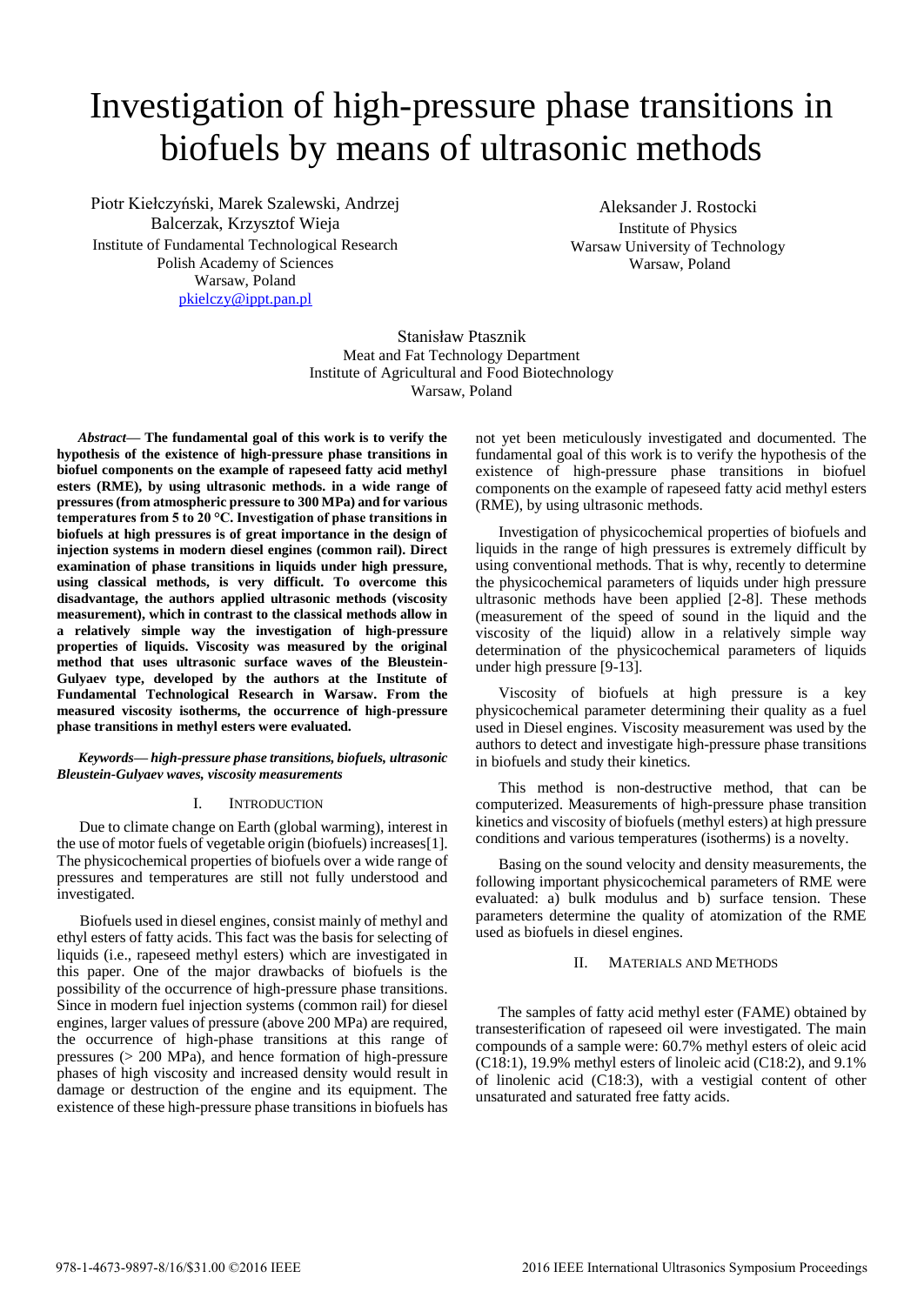Table I Fatty acids content in the FAME sample according to ISO-5508.

| Fatty acid        | Amount (%)       |
|-------------------|------------------|
| C <sub>14:0</sub> | 0.1              |
| C16:0             | 4.5              |
| C <sub>16:1</sub> | 0.3              |
| C17:0             | 0.1              |
| C 17:1            | $0.\overline{1}$ |
| C18:0             | 1.8              |
| C 18:1 cis9       | 58.1             |
| $C$ 18:1 cis11    | 2.6              |
| $C18:2$ cc        | 19.9             |
| C 18:3 ccc        | 9.1              |
| C20:0             | 0.6              |
| C 20:1            | 1.5              |
| C 20:2            | $0.\overline{1}$ |
| C22:0             | 0.3              |
| C22:1             | 0.5              |
| C24:0             | $0.\overline{2}$ |
| $C_24:1$          | 0.2              |

Its chemical composition was evaluated by means of the gas chromatography method using Hewlett-Packard HP 6890 device with Flame Ionization Detector and high-polar column BPX70. The analysis was conducted following the AOCS Cd 11b-91 method and was performed according to the ISO 5508 and ISO 5509 norms. Composition of the investigated olive oil is presented in Table I.

 Sound speed, density and viscosity (of RME) isotherms versus pressure, have been measured. Direct measurements of physicochemical parameters of liquids using conventional methods are extremely difficult to carry out accurately at high pressures range. To overcome these disadvantages, the Authors apply the original ultrasonic methods. These methods, e.g., the measurement of viscosity of liquids under high pressure using the Love and Bleustein-Gulyaev (B-G) surface acoustic waves, have been established theoretically and experimentally by the Authors at the Institute of Fundamental Technological Research in Warsaw [2,4].

 Measurements were performed in the pressure range from 0.1 MPa up to 300 MPa and for temperatures from 5 °C to 20 °C, ( $f = 2$  MHz).

#### III. EXPERIMENTAL SETUP

 The experimental setup for measuring the viscosity of liquids under high pressure at various temperatures is presented in Fig.1. High pressure was generated in a thick-walled cylinder chamber with a simple piston and Bridgman II sealing system.



Fig.1. Ultrasonic setup for measuring the viscosity of biofuels under high pressure.

 The piston displacement was controlled by a digital caliper. For pressure measurements a typical 75  $\Omega$  manganin transducer was used. Its resistance was measured by the National Instruments multimeter computer card. The temperature in the chamber was measured using T-type thermocouple (Cuconstantan). A thermostatic bath was circulating in a thermostatic jacket around the chamber. The viscosity sensor (B-G waveguide) was placed inside the high-pressure chamber.

 The sending-receiving piezoelectric transducer, attached to the B-G wave waveguide, was driven by the TB-1000 pulserreceiver computer card (Matec, USA). The TB-1000 pulser generated the rf (radio frequency) tone bursts with a frequency  $f = 2$  MHz and length equal to 0.5 µs. The B-G wave impulse generated by the transducer was reflected in multiple ways between two opposite edges of the B-G wave waveguide. The signals received by the transducer were amplified by the TB-1000 receiver and sent into the PDA-1000 digitizer card (Signatec, USA). This card sampled and digitized the input analog signals. A computer program that controlled the operation of the computer cards and data acquisition was written in C++ language.

#### IV. MEASURING METHOD OF BIOFUELS VISCOSITY

The liquid covering the waveguide surface loads it mechanically. The value of this load is proportional to the value of the mechanical impedance  $Z$  of the liquid.

 By applying the perturbation method [14], one can prove that the change in the complex propagation constant  $\gamma$  of the B-G wave produced by viscoelastic liquid loading

is as follows [15]:

$$
\Delta \gamma = -j \left( \frac{|u_3|_{x_2=0}^2}{4 \cdot P} \right) \cdot Z_L = -j \cdot K \cdot Z_L \tag{1}
$$

where:  $j = (-1)^{1/2}$ ,  $\gamma = \alpha + j\beta$ ,  $\alpha$  is an attenuation coefficient,  $\beta = \omega/v_0$ ,  $v_0$  is the phase velocity of the nonperturbed B-G wave on the free surface,  $\omega$  is the angular frequency of the B-G wave,  $u_3$  is the B-G wave amplitude on the waveguide surface  $(x_2 = 0)$ , P is the mean power on the unit width of the B-G wave. The coefficient  $K$  is the characteristic quantity for each B-G wave waveguide and depends solely on the material parameters of the waveguide and frequency.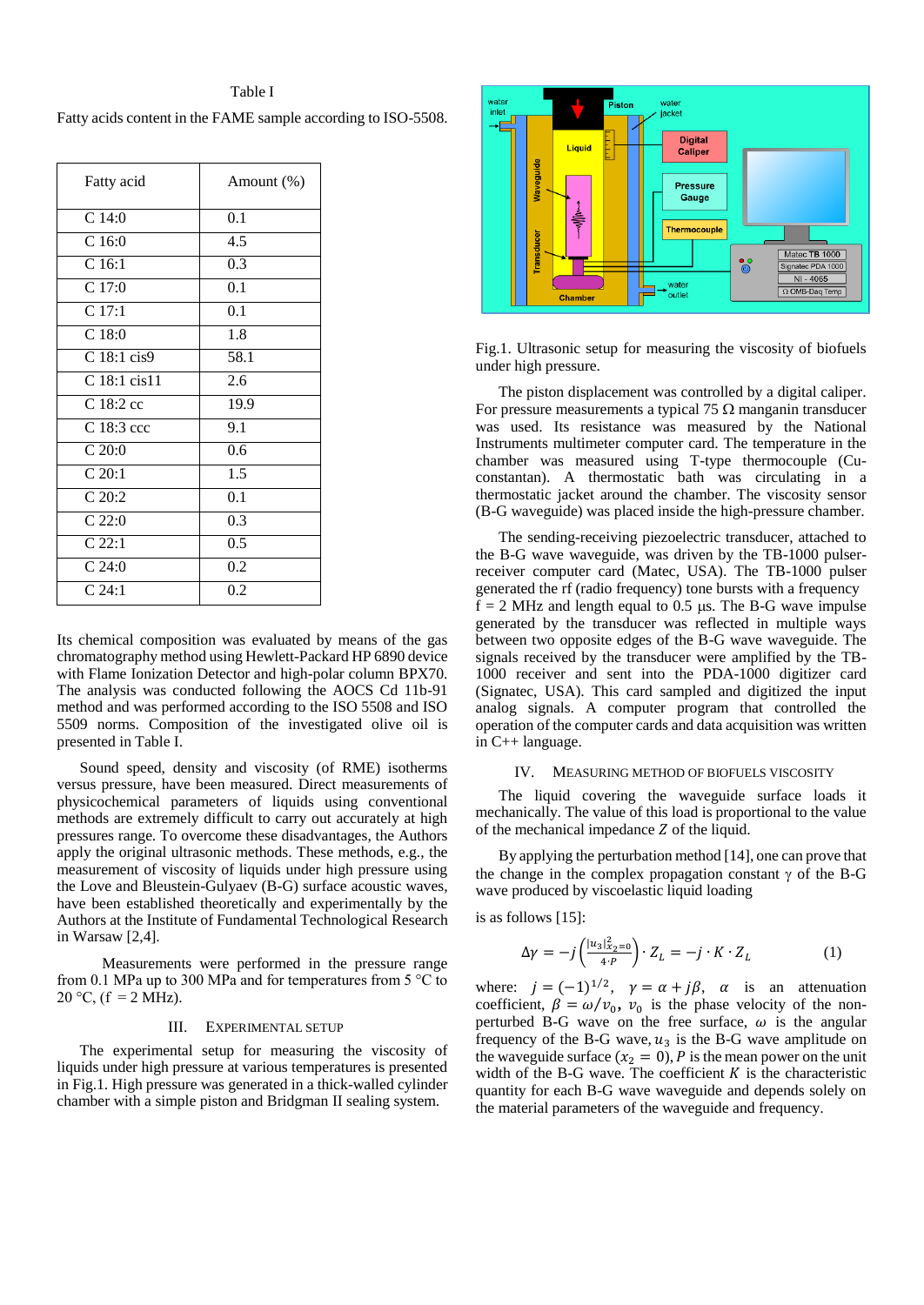In this paper, the liquids investigated under high pressure are treated as the Newtonian liquids. For the case of a Newtonian (viscous) liquid, the shear mechanical impedance (defined as a ratio of the shear stress to the shear vibrational velocity) can be expressed as follows:

$$
Z_L = R_L + jX_L = \left(\frac{\rho_L \omega \eta}{2}\right)^{1/2} (1+j) \tag{2}
$$

where:  $\eta$  is the viscosity.

Considering the fact that the analyzed liquid is Newtonian  $(R_L = X_L)$ , from Eq.2 we obtain [2]:

$$
\eta = \frac{2R_L^2}{\omega \rho_L} = \frac{2X_L^2}{\omega \rho_L} \tag{3}
$$

where:  $R_L$  and  $X_L$  are the real and imaginary parts of the mechanical shear impedance of a liquid.

The shear mechanical impedance of a liquid  $Z_L = R_L + jX_L$ can be determined from the measurement of the change in attenuation and time of flight of wave trains that propagate in the waveguide loaded by a liquid [15].

## V. METHYL ESTERS VISCOSITY ISOTHERMS

 The viscosity of methyl ester was measured in function of pressure and temperature at 5  $\degree$ C intervals from 5  $\degree$ C to 20  $\degree$ C, and from atmospheric pressure to 350 MPa, see Fig.2.

 In the graph we can see 3 phases of methyl ester, namely, low-pressure phase (blue color), phase transition (black color), and high-pressure phase (red color). As the temperature rises, the pressure at which the phase transition begins augments.

## VI. PHASE TRANSITIONS IN METHYL ESTERS

 The high-pressure phase transitions in RME were investigated during viscosity measurements, see Fig.2. Pressure changes, occurring during phase transition, were registered with the piston locked in a fixed position.

 Phase transition regions are clearly visible in Fig.2, see phase transition parts marked in black. When the phase transition started (e.g., at 190 MPa for a temperature of 10 ℃), we stopped the compression, and the piston in the high-pressure chamber



Fig.2. Viscosity of biofuel (methyl ester) versus pressure along various isotherms ( $T = 5$  °C, 10 °C, 15 °C, and 20 °C).

was fixed to enable the phase transition to occur undisturbed. During the phase transition, the viscosity shows spontaneous rise despite the pressure drop. At the termination of the phase transition process we increased the pressure again (see highpressure phase parts of curves marked in red in Fig.2).

With the decrease of temperature, phase transitions run faster (e.g., phase transition at 10 ℃ runs about 6 minutes).

#### VII. PHYSICOCHEMICAL PARAMETERS OF RME

The bulk modulus B and surface tension  $\sigma$  are crucial parameters that characterize the behavior of fuels in the injection systems in diesel engines [7]. The bulk modulus and surface tension of Rapeseed Methyl Esters were determined from the expressions (4) and (5):

$$
B(p,T) = \frac{1}{\beta_S(p,T)} = \rho(p,T) v^2(p,T)
$$
 (4)

$$
\sigma(p,T) = 6.33 \cdot 10^{-10} \cdot \rho(p,T) \cdot \nu(p,T)^{3/2} \tag{5}
$$

where:  $\beta_s$  is the adiabatic compressibility,  $\rho$  is the density of RME sample and  $\nu$  is the sound velocity in RME sample that were measured previously by the Authors.

The dependences of the bulk modulus  $B$  and surface tension  $\sigma$  on pressure and temperature are presented in Figs. 3 and 4 respectively.



Fig. 3. Plot of bulk modulus B of RME sample as a function of pressure and temperature.



Fig.4. Variation of surface tension  $\sigma$  of RME sample on pressure and temperature.